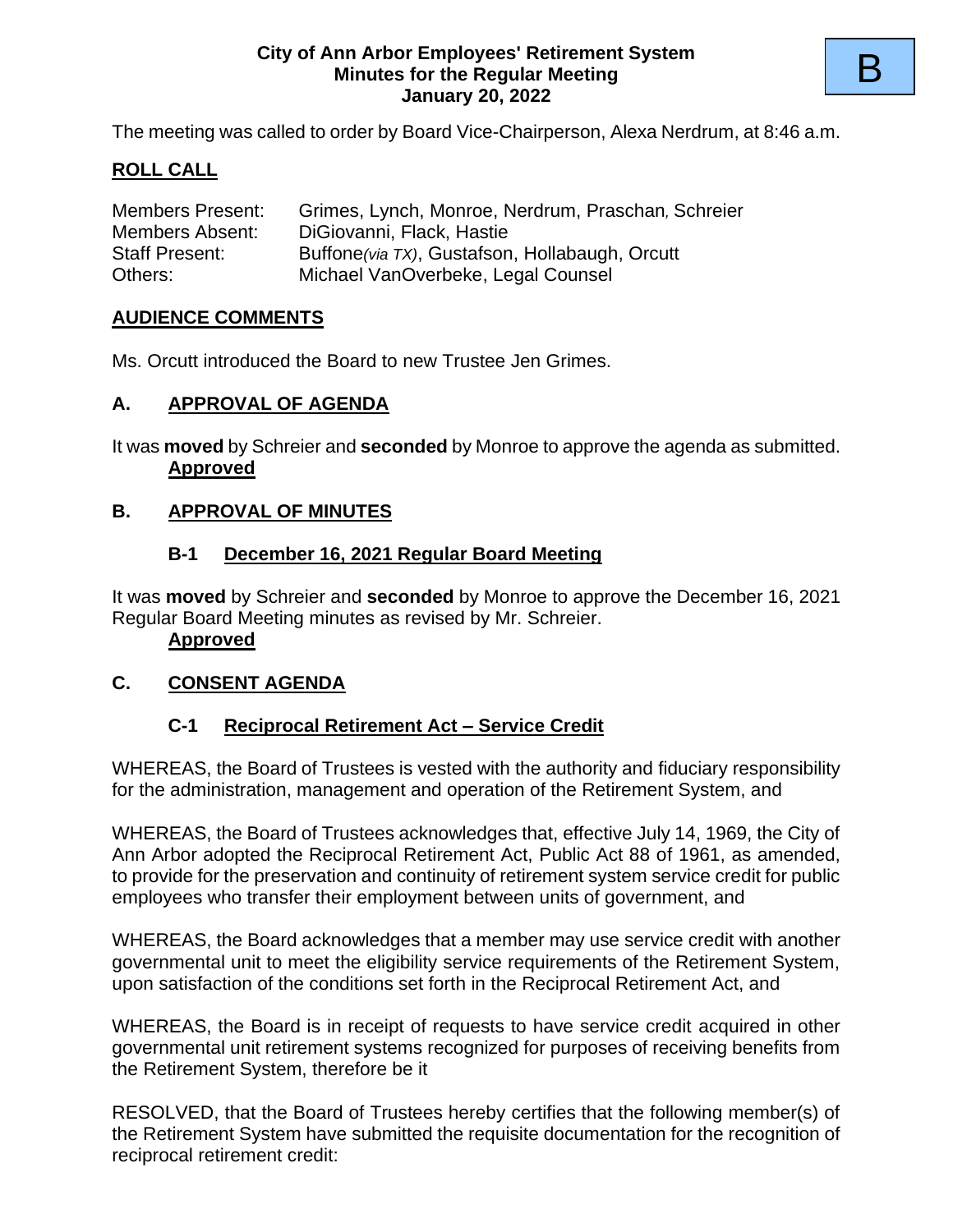| <b>Name</b>         | <b>Classification</b> | <b>Plan</b>        | Reciprocal<br><b>Service Credit</b> | <b>Prior Reciprocal</b><br><b>Retirement Unit</b> |
|---------------------|-----------------------|--------------------|-------------------------------------|---------------------------------------------------|
| <b>Janel Hansen</b> | <b>Police</b>         | <b>Traditional</b> | <b>3 Months</b>                     | <b>City of Greenville</b>                         |

RESOLVED, that the Board of Trustees notes that pursuant to the Reciprocal Retirement Act, said reciprocal retirement credit may only be used for purposes of meeting the retirement eligibility requirements of the Retirement System and that retirement benefits will be based upon actual service rendered to the City and shall be made payable consistent with the City Charter, applicable collective bargaining agreements, Retirement System policies/procedures, and applicable laws (specifically, MCL Public Act 88 of 1961, as amended), and further

RESOLVED, that a copy of this resolution shall be provided to the appropriate City and Union representatives and interested parties.

It was **moved** by Schreier and **seconded** by Monroe to approve the consent agenda as presented.

### **Approved**

### **D. ACTION ITEMS**

### **D-1 Resolution to Rebalance Domestic Equity to Real Assets**

WHEREAS, the Board of Trustees is vested with the general administration, management and operation of the Retirement System, and

WHEREAS, the Board of Trustees is required to act with the same care, skill, prudence and diligence under the circumstances then prevailing that a prudent person acting in a similar capacity and familiar with those matters would use in the conduct of a similar enterprise with similar aims; and

WHEREAS, the Board of Trustees has an approved Investment Policy Statement in order to effectively monitor its portfolio, and

WHEREAS, the Investment Policy Statement has established a range for each asset class to control risk and maximize the effectiveness of the System's assets, and

WHEREAS, the System's investment consultant, Meketa Investment Group, has evaluated the current asset class allocations relative to their respective targets and determined that the portfolio is overweight in domestic equity and underweight in real assets, and

WHEREAS, Meketa Investment Group and the Investment Policy Committee have recommended a rebalance to reduce domestic equity by 4% and increase real assets by 4% with 2% to both A.E.W. Core Property and JP Morgan Infrastructure Investments Fund, so be it,

RESOLVED, that the Board of Trustees approve the recommended rebalance and authorizes the Executive Director to reallocate funds per Meketa Investment Group's Rebalancing Recommendation.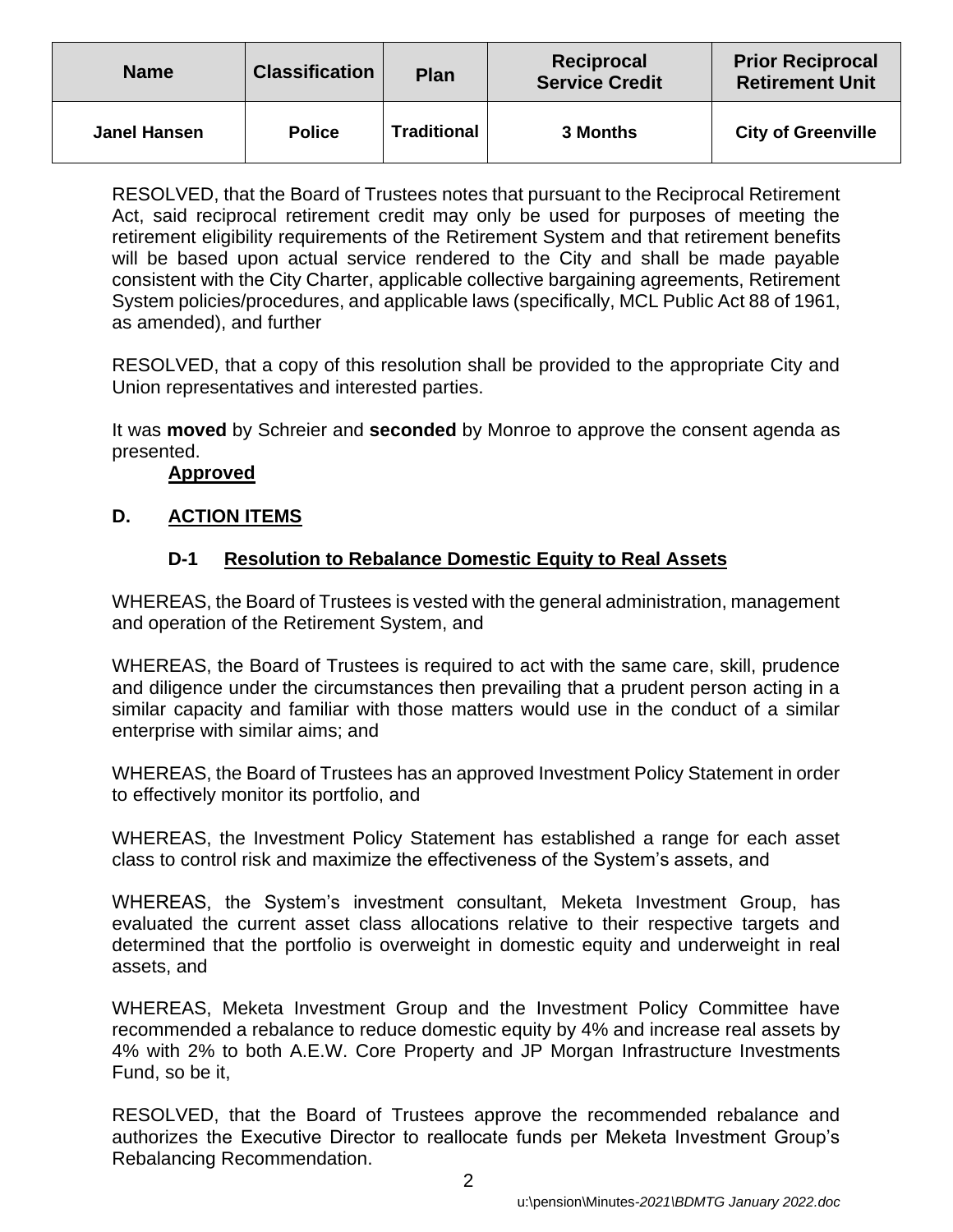It was **moved** by Monroe and **seconded** by Praschan to approve the recommended rebalance and authorizes the Executive Director to reallocate funds per Meketa Investment Group's Rebalancing Recommendation.

# **Approved**

# **D-2 Draft Resolution to Require Masks**

WHEREAS, the Board of Trustees is vested with the general administration, management, and operation of the Retirement System, and

WHEREAS, Amendments to the Michigan Open Meetings Act require a return to inperson meetings starting January 1, 2022;

WHEREAS, Community transmission of COVID-19 remains high in Washtenaw County; and

WHEREAS, Recommendations from the Centers for Disease Control and Prevention (CDC) state that even fully vaccinated people can further reduce their risk of becoming infected with COVID-19 and transmitting it to others by wearing a mask indoors in public in areas of substantial or high community transmission; so be it,

RESOLVED, That, in order to reduce the transmission of COVID-19, protect the health of meeting attendees, minimize the possibility of disrupting the meeting, and thereby promote public participation by creating a safer meeting environment, the Board of Trustees of the City of Ann Arbor Employees Retirement System and Retiree Health Care Benefit Plan & Trust hereby establishes the regulation that all in-person attendees at meetings are required to wear a mask;

RESOLVED, That the type of mask required and how it must be worn shall be consistent with the order by the CDC titled Requirement for Persons To Wear Masks While on Conveyances and at Transportation Hubs, with an effective date of February 1, 2021, as from time to time amended, along with all supplemental guidance issued by the CDC;

RESOLVED, That any person that provides a medical reason which prohibits wearing a mask may contact the Retirement office at 734.794.6710 or via e-mail at [lhollabaugh@a2gov.org](mailto:lhollabaugh@a2gov.org) to be provided a call-in number for the meeting;

RESOLVED, That this regulation shall be adopted and published as a temporary rule until rescinded or modified by the Board of Trustees.

It was **moved** by Monroe and **seconded** by Grimes to adopt and publish as a temporary rule until rescinded or modified by the Board of Trustees.

### **Approved**

# **D-3 DC Plans RFP**

The Board reviewed the drafted RFP and made revisions to include the cyber security disclosure. There was a discussion at APC regarding the costs that the System will incur for these services and the source of funding. In addition to the remaining administrative allowance balance (457), Ms. Orcutt is working with the City to incorporate the Ordinance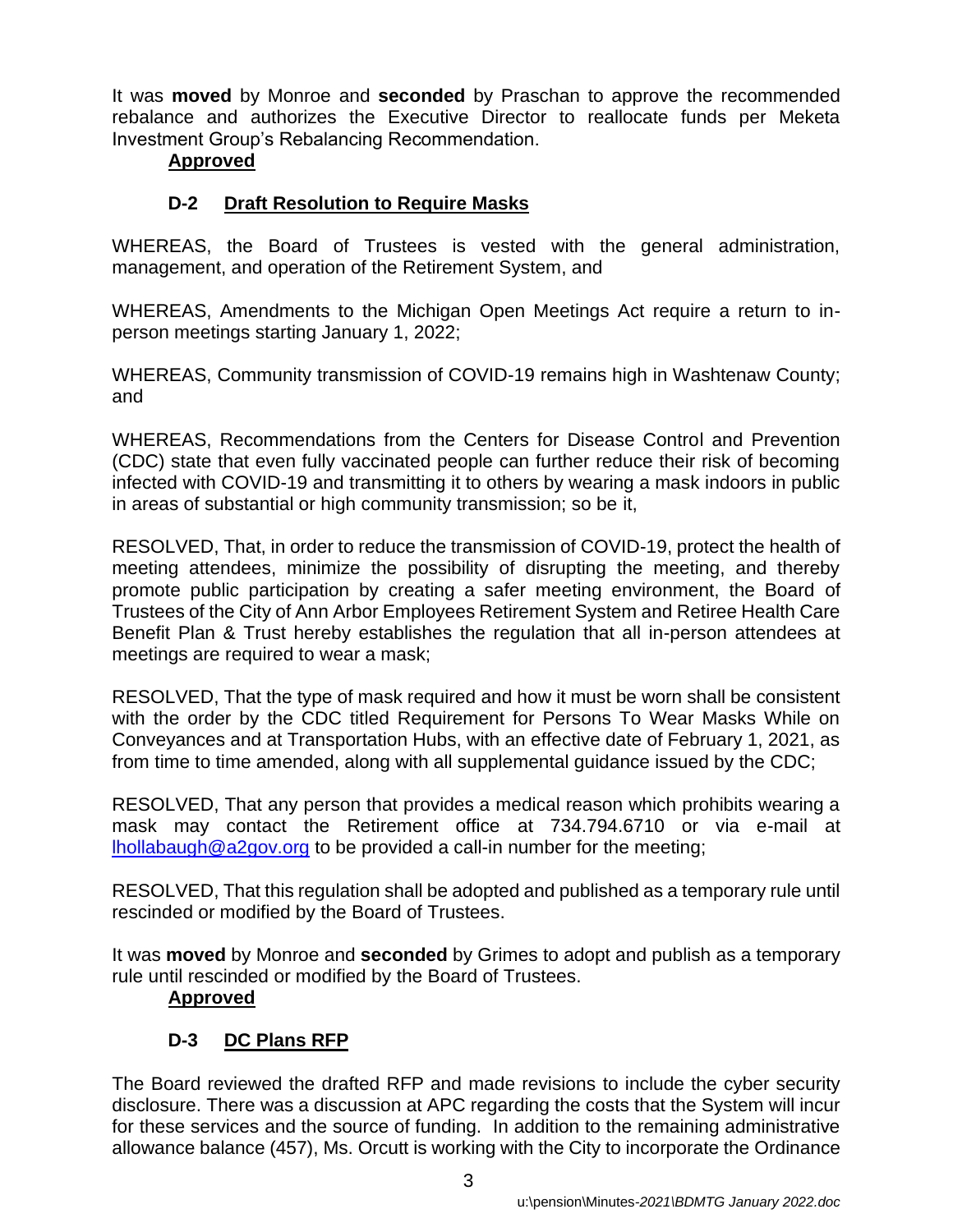change to allow the 401 forfeitures to be used also for expenses as currently only offsets to future contributions are allowed in the language. There is a meeting scheduled next week with City legal staff and Mr. Mohoney, the Interim City Administrator to discuss.

It was **moved** by Monroe and **seconded** by Praschan to approve the request for proposal for recordkeeper search consulting services and investment advisory services for 401(a) defined contribution plan and 457(b) deferred compensation plan as revised and to issue at the Executive Director's discretion.

## **Approved**

# **E. DISCUSSION ITEMS**

# **E-1 Trustees' Terms Expiring in 2022**

Ms. Orcutt informed the Board that Mr. Hastie and Ms. Lynch's terms are expiring December 31, 2022.

# **E-2 Board Retreat Topics**

The Board discussed topics for the upcoming retreat. Items discussed to include were: 1) Actuarial projections on funding, 2) Structure of Committees/Charters, and 3) Investment Consultant General Overview.

# **E-3 MAPERS One Day Seminar**

Ms. Orcutt informed the Board of the upcoming MAPERS One-Day Seminar on March 4, 2022. Trustees shall let staff know if interested in attending to have registration completed.

It was **moved** by Monroe and **seconded** by Schreier to approve interested Staff or Board Members to attend the MAPERS One Day Seminar.

**Approved**

# **F. REPORTS**

# **F-1 Executive Report** *– January 20, 2022*

# **SUMMIT PARTNERS CAPITAL CALL AND DISTRIBUTIONS**

Summit Partners Credit Fund II, L.P. issued a distribution in the amount of **\$977,832** for the Retirement System and **\$244,458** for the VEBA on 12/29/21.

Summit Partners Credit Fund III, L.P. issued a distribution in the amount of **\$879,901** for the Retirement System and **\$244,417** for the VEBA on 12/30/21.

# **CONSTITUTION CAPITAL CALLS AND DISTRIBUTIONS**

Ironsides Partnership Fund III issued a distribution in the amount of **\$ 544,832** for the Retirement System on 12/28/21 comprised of gains on sales netted against a call for investments.

Ironsides Partnership Fund V, L.P. requested a capital call in the amount of **\$ 173,222** for the Retirement System and **\$ 57,740** for VEBA to fund current investments (netted against recallable capital) on 1/27/22.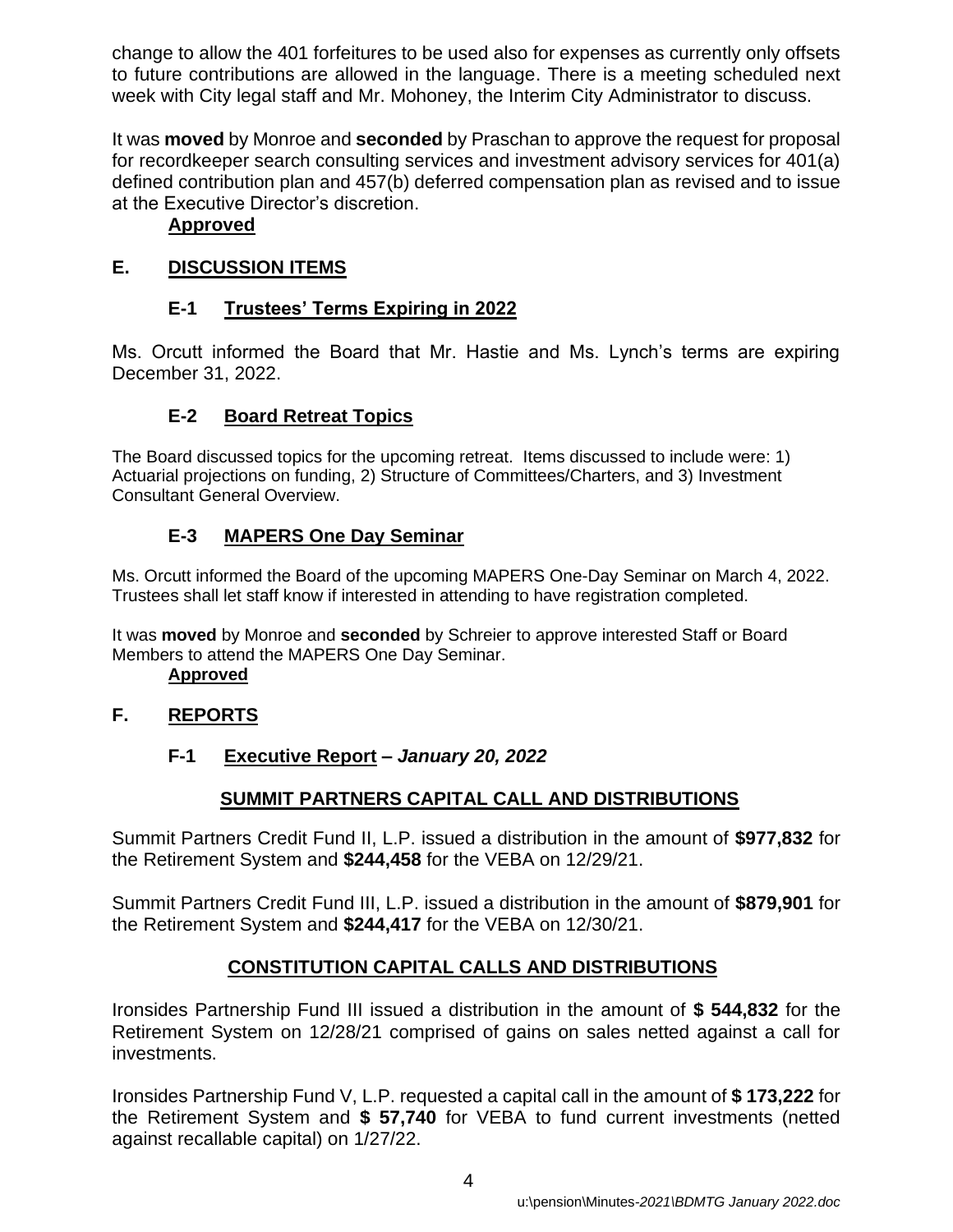### **CARLYLE DISTRIBUTION**

Carlyle Realty Fund VIII issued a distribution in the amount of **\$697,888** for the Retirement System and **\$174,468** for the VEBA on 12/28/21. The distribution was netted against additional investment funding, fees, and expenses.

# **DRA CAPITAL CALLS AND DISTRIBUTIONS**

DRA issued a distribution from the Growth and Income Fund IX on 12/23/21 in the amount of **\$296,199** for the Retirement System and **\$87,117** for the VEBA consisting of a gain on sale and return of capital(unrecallable).

DRA issued a distribution from the Growth and Income Fund IX on 12/30/21 in the amount of **\$466,262** for the Retirement System and **\$137,136** for the VEBA consisting of a gain on sale and return of capital(unrecallable).

DRA issued a distribution from the Growth and Income Fund IX on 1/12/22 in the amount of **\$398,522** for the Retirement System and **\$117,213** for the VEBA consisting of a gain on sale and return of capital(unrecallable).

# **ANGELO GORDON CAPITAL CALL**

Angelo Gordon Direct Lending Fund IV Annex, L.P. requested a capital call in the amount of **\$ 2,400,000** for the Retirement System and **\$ 1,000,000** for VEBA to fund current investments on 1/24/22.

### **TORCHLIGHT DISTRIBUTION**

Torchlight Investors issued a distribution from the Debt Fund VII in the amount of **\$455,503** for the Retirement Plan and **\$202,446** for the VEBA on 12/29/21. These funds are unused capital and subject to recall.

### **BLACKROCK CAPITAL CALLS**

BlackRock Global Renewable Power Infrastructure Fund III requested a capital call for investments and expenses in the amount of **\$273,069** for the Retirement Plan and **\$102,401** for the VEBA on 1/28/22. Total commitments to this fund are \$8,000,000 for the Retirement Plan and \$3,000,000 for the VEBA.

### **PENSION ADMINISTRATION SOFTWARE RFP**

Ms. Orcutt sent the edits along with the comments provided by Kyle Spade to Milliman on December 14. Milliman sent an update on the status of the contract on January 10<sup>th</sup> and 14th stating that certain IT specific items we requested were not included in the red lined draft received from their legal department. Those have been added but now it needs to go back through legal for review. They apologize for the delay.

# **STAFF OPERATIONS/UPDATE**

The Pension Analyst processed 46 estimates, 4 non-vested calculations, 1 deferred, 1 payout, 7 final calculations, 4 deceased calc and 8 pre sessions.

information from Northern Trust. The list<sub>5</sub>contained 25 retiree names that were an The Pension Analyst also conducted the bi-annual death audit after receiving the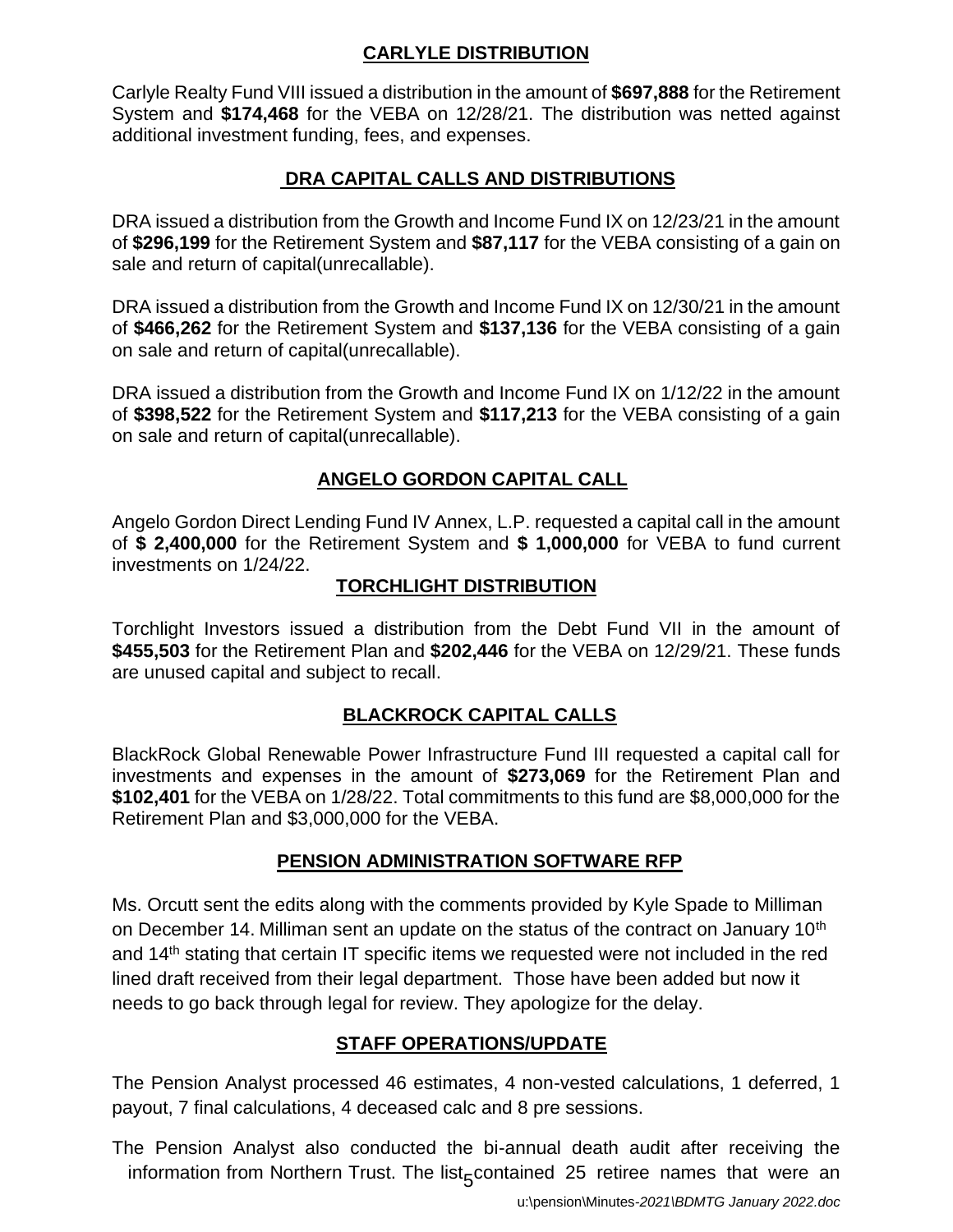"exact or close match" to name and / or DOB. Of those 25 there was only 1 retiree death that we had not been notified of. Payments have been stopped until we receive confirmation that the retiree did indeed pass and the beneficiary is living at which point retro payments will be issued as appropriate.

## **F-2 Executive Report – MissionSquare (ICMA) Update**

## **457 Balance at 1/11/22 - \$ 123,208,061 – Statistics as of 12/31/21**

| <b>Savings Rate Election</b><br>as of 12/31/2021 | $\bullet \bullet C$ | <b>Participant Balance</b><br>as of 12/31/2021 | $\bullet$ 0 $\sigma$ | <b>Participant Rate of Return</b><br>from 01/01/2021 through 12/31/2021 | $\bullet$ $\circ$ |  |
|--------------------------------------------------|---------------------|------------------------------------------------|----------------------|-------------------------------------------------------------------------|-------------------|--|
| <b>Average Savings Rate Election</b>             |                     | <b>Average Participant Balance</b>             |                      | <b>Average Participant Rate of Return</b>                               |                   |  |
| 10%                                              |                     | \$135,985                                      |                      | 9.6%                                                                    |                   |  |
| 1%<br>\$257                                      | 100%                | \$6                                            | \$1,310,350          | $-10.5%$                                                                | 37.0%             |  |
| \$10                                             | \$10,000            |                                                |                      |                                                                         |                   |  |
| Median Percentage Savings Election               | 8%                  | Median Participant Balance                     | \$52,180             |                                                                         |                   |  |
| Median Dollar Savings Election                   | \$100               | <b>Total Plan Balance</b>                      | \$126,193,696        | Median Participant Rate of Return                                       | 10.0%             |  |

# **401 Balance at 1/11/22 – \$ 3,695,332 - Statistics as of 12/31/21**



# **Current Items/Education:**

MSQ provided the onsite education dates for the coming year:

| Gina John   | Dan Stewart         |
|-------------|---------------------|
| Jan 25 & 26 | February 22-24      |
| Mar 23 & 24 | April 26-28         |
| May 25 & 26 | June 28-30          |
| Jul 20 & 21 | <b>August 23-25</b> |
| Sep 21 & 22 | October 25-27       |
| Nov 16 & 17 |                     |
|             |                     |

December 13-15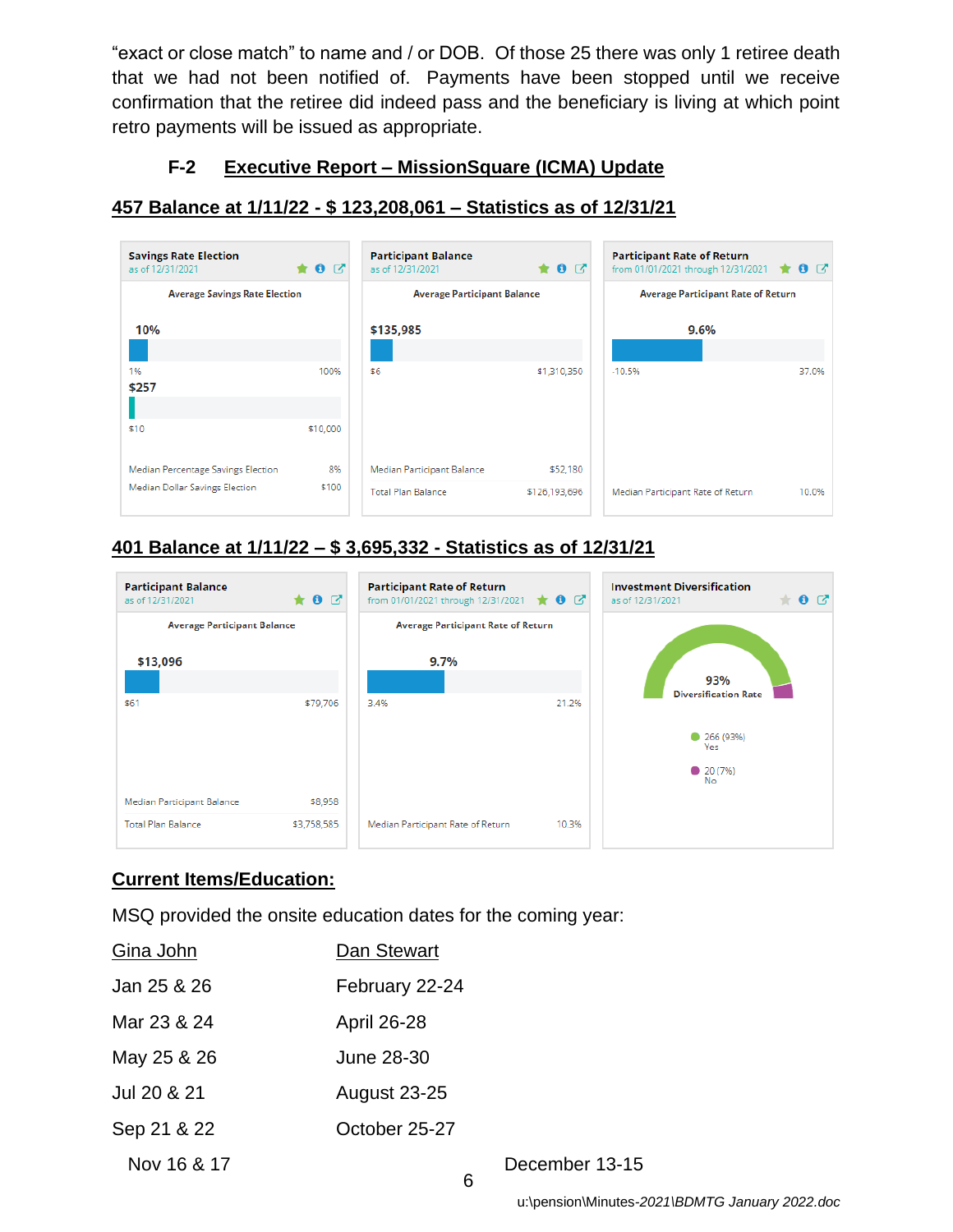### **F-3 City of Ann Arbor Employees' Retirement System Preliminary Report for the Month Ended December 31, 2021**

Maria Buffone, Accountant, submitted the Financial Report for the month ended December 31, 2021 to the Board of Trustees:

| 12/31/2021 Asset Value (Preliminary)                                                             | \$656,959,653 |
|--------------------------------------------------------------------------------------------------|---------------|
| 11/30/2021 Asset Value (Audited by Northern)                                                     | \$640,142,288 |
| Calendar YTD Increase/Decrease in Assets<br>(excludes non-investment receipts and disbursements) | \$94,085,701  |
| <b>Percent Gain <loss></loss></b>                                                                | 16.1%         |
| January 19, 2022 Asset Value                                                                     | \$641,597,682 |

### **F-4 Investment Policy Committee Minutes –** *January 5, 2022*

*Following are the Investment Policy Committee minutes from the meeting convened at 10:09 a.m. on January 5, 2022:*

| Member(s) Present:             | DiGiovanni, Hastie, Monroe(11:00-11:17 a.m. depart), Praschan |
|--------------------------------|---------------------------------------------------------------|
| Member(s) Absent:              | Flack                                                         |
| <b>Other Trustees Present:</b> | None                                                          |
| <b>Staff Present:</b>          | Buffone(via TX), Gustafson(via TX), Hollabaugh(via TX),       |
|                                | Orcutt(via TX)                                                |
| <b>Others Present:</b>         | Henry Jaung (via TX), Meketa Investment Group                 |
|                                | John Harris(via TX), Meketa Investment Group                  |
|                                | Keith Beaudoin(via TX), Meketa Investment Group               |

### *ECONOMIC AND MARKET UPDATE DATA AS OF NOVEMBER 30, 2021*

*Mr. Beaudoin provided an economic update reviewing the market returns, sector returns, breakeven inflation, and the impact of the pandemic.*

### *EXECUTIVE SUMMARY*

*Mr. Jaung provided an executive summary of the Retirement System and VEBA.* 

### *RETIREMENT SYSTEM*

*Act 314 Compliance Review: All investments are currently in compliance.*

*November 30, 2021 Performance Update: As of November 30, 2021, the balance of the Funds was \$636,753,233 for ERS. Fiscal Year to Date performance was 2.3% for ERS net of fees.* 

*Fossil Fuel Company Exposure: As of September 30, 2021, approximately 2.0% of the total fund was invested in fossil fuels. Within this exposure, approximately 1.4% of the total Retirement System is invested in the Carbon Underground 200 Companies.*

### *VEBA*

*Act 314 Compliance Review: All investments are currently in compliance.*

Performance-Update: *November 30, 2021 Performance Update: As of November 30, 2021, the*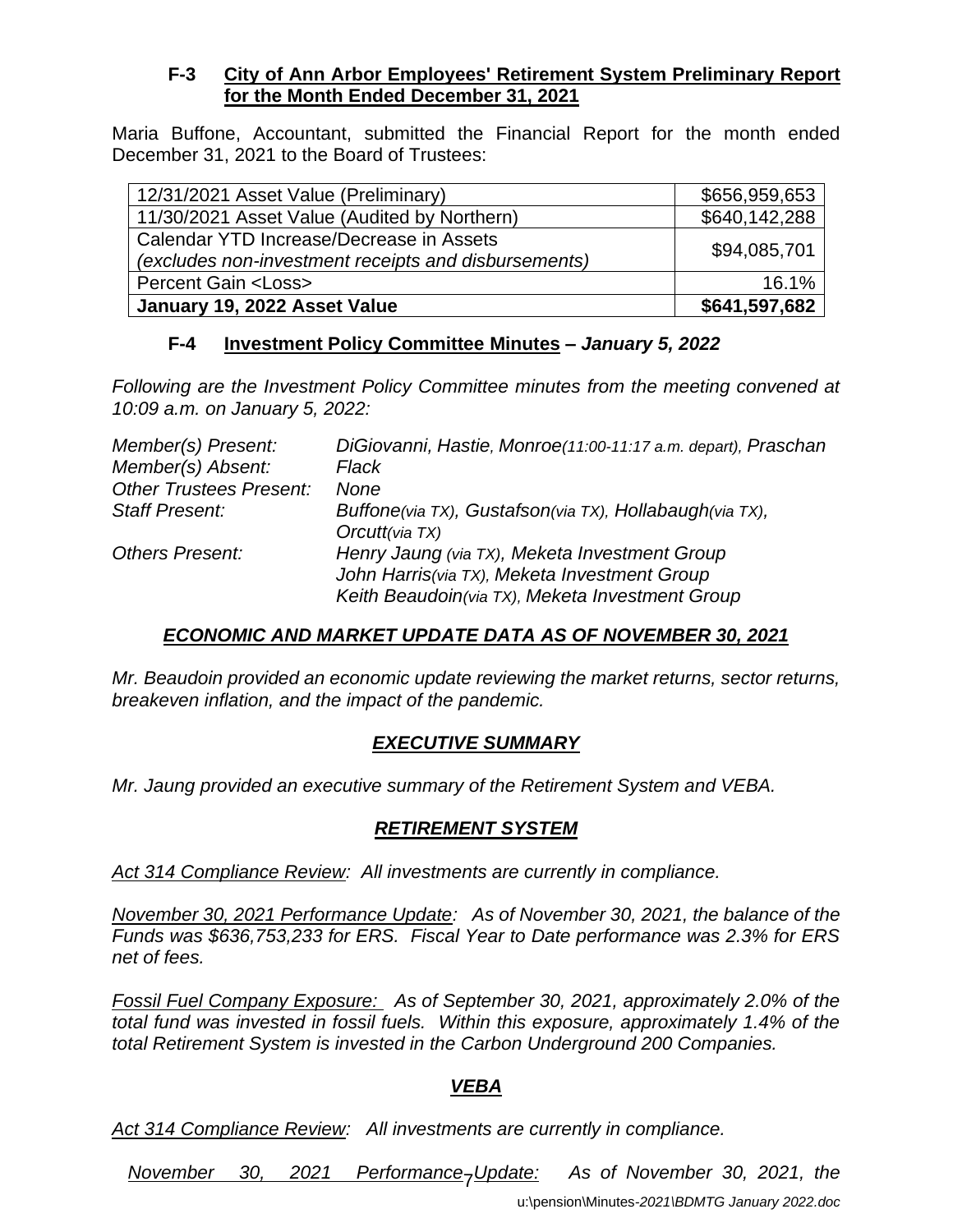*balance of the Funds was \$250,281,946 for VEBA. Fiscal Year to Date performance was 2.2% for VEBA net of fees.* 

*Fossil Fuel Company Exposure: As of September 30, 2021, approximately 1.8% of the total fund was invested in fossil fuels. Within this exposure, approximately 1.1% of the total Retirement System is invested in the Carbon Underground 200 Companies.*

## *ASSET ALLOCATION REVIEW*

*Meketa discussed asset allocation policy with the Committee noting that U.S. Equities are overweight while Real Assets are underweight compared to targets. After further review, it was decided to make the following motion:*

*It was moved by DiGiovanni and seconded by Praschan to rebalance 4% from Domestic Equity via the NT Russell 1000 Index with 2% to A.E.W. Core Property and 2% to the J.P Morgan Infrastructure Investments Fund for both the Retirement System and VEBA once the funds are available.*

### *Approved*

### *ADJOURNMENT*

*It was moved by DiGiovanni and seconded by Praschan to adjourn the meeting at 11:37 a.m.*

### *Meeting adjourned at 11:37 a.m.*

### **F-5 Administrative Policy Committee Minutes –** *January 11, 2022*

*Following are the Administrative Policy Committee minutes from the meeting convened at 1:10 p.m. on January 11, 2022:*

| <b>Committee Members Present:</b> | Monroe, Praschan, Schreier                             |
|-----------------------------------|--------------------------------------------------------|
| Members Absent:                   | Lynch                                                  |
| <b>Other Trustees Present:</b>    | None                                                   |
| <b>Staff Present:</b>             | Buffone(Via TX), Gustafson(Via TX), Hollabaugh, Orcutt |
| <b>Others Present:</b>            | None                                                   |

### *DC PLANS RFP REVISED DRAFT*

*The Committee reviewed the RFP draft making some revisions. The Committee also discussed the timeline and possible use of a scoring system. Mr. Schreier inquired about the source of payment for the expenses associated with these services. Ms. Orcutt and Ms. Buffone noted the administrative allowance for 457 costs and that 401 forfeitures can be used to offset reasonable plan expenses. However, the Ordinance currently states that forfeitures can only be used to offset future contributions. The Retirement System drafted a letter to Council in 2019 requesting this change but it has yet to be taken to Council. Ms. Orcutt will discuss again with Margaret Radabaugh this week.* 

*It was moved by Schreier and seconded by Praschan to recommend to the Board to issue the drafted RFP for Recordkeeper Search Consulting Services and Investment Advisory Services for the 401(a) defined contribution and 457(b) deferred compensation plans.*

### *Approved*

### *DRAFT RESOLUTION TO REQUIRE MASKS*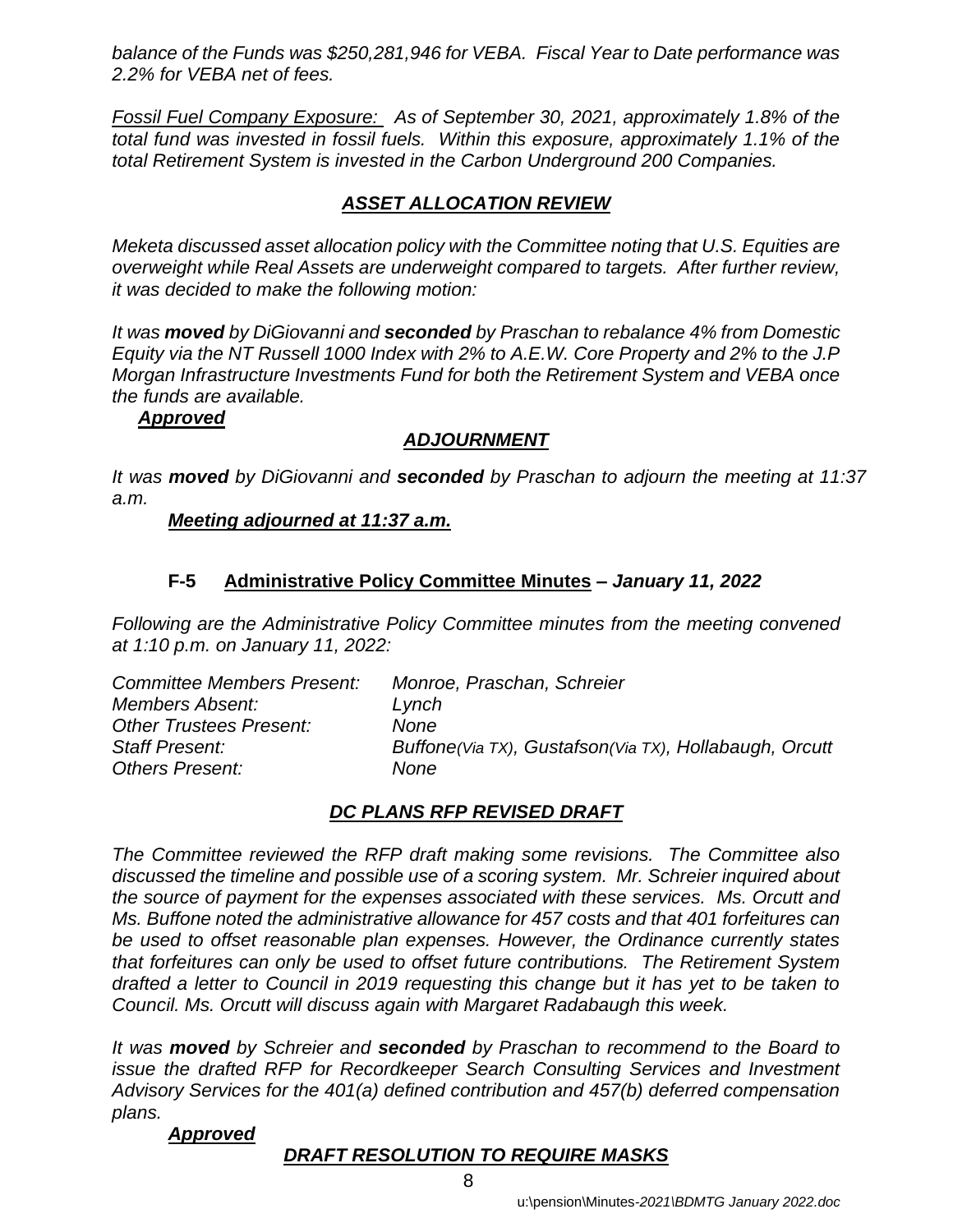*The Committee reviewed the drafted mask requirement resolution for the Board. The Committee agreed to recommend to the Board for future meetings.*

*It was moved by Schreier and seconded by Praschan to recommend the resolution to require masks to the Board.*

### *Approved*

### *CYBER SECURITY DISCLOSURES REVIEW*

*This item was postponed due to time constraints.*

# *ADJOURNMENT*

*It was moved by Praschan and seconded by Schreier to adjourn the meeting at 2:19 p.m.*

### *Meeting adjourned at 2:19 p.m.*

**F-6 Audit Committee Minutes** *– None*

### **F-7 Legal Report**

Mr. VanOverbeke gave the Board a brief refresher regarding fiduciary liability insurance.

### **G. INFORMATION** *(Received & Filed)*

### **G-1 Communications Memorandum**

# **G-2 February Planning Calendar**

# **G-3 Record of Paid Invoices**

The following invoices have been paid since the last Board meeting.

|                       | <b>PAYEE</b>                                                        | <b>AMOUNT</b> | <b>DESCRIPTION</b>                     |  |  |
|-----------------------|---------------------------------------------------------------------|---------------|----------------------------------------|--|--|
|                       | <b>Applied Imaging</b>                                              | \$32.95       | Printing Service 12/2021               |  |  |
| 2                     | Pension Admin Software Hosting 12/2021<br>\$1,868.39<br><b>Buck</b> |               |                                        |  |  |
| 3                     | \$34.97<br>Culligan                                                 |               | Water Service 1/2022                   |  |  |
|                       |                                                                     |               | DTE Electric Reimbursement 11/11/2021- |  |  |
| 4                     | Laura Hollabaugh                                                    | \$148.64      | 12/13/2021                             |  |  |
|                       |                                                                     |               | DTE Gas Reimbursement 11/11/2021-      |  |  |
| 5<br>Laura Hollabaugh |                                                                     | \$95.44       | 12/13/2021                             |  |  |
| 6                     | \$7,005.00<br><b>GRS</b>                                            |               | Pension Valuation Q1 2022              |  |  |
|                       | <b>GRS</b>                                                          | \$2,550.00    | GASB 67/68 Q1 2022                     |  |  |
| 8                     | <b>City of Ann Arbor Treasurer</b>                                  | \$670.13      | K.Spade's FY22 Q2 Hours Worked         |  |  |
| 9                     | <b>Meketa Investment Group</b>                                      | \$10,000.00   | <b>Investment Consulting 12/2021</b>   |  |  |
|                       | Total                                                               | \$22,405.52   |                                        |  |  |

# **G-4 Retirement Report**

**Retirement paperwork has been submitted by the following employee(s):**